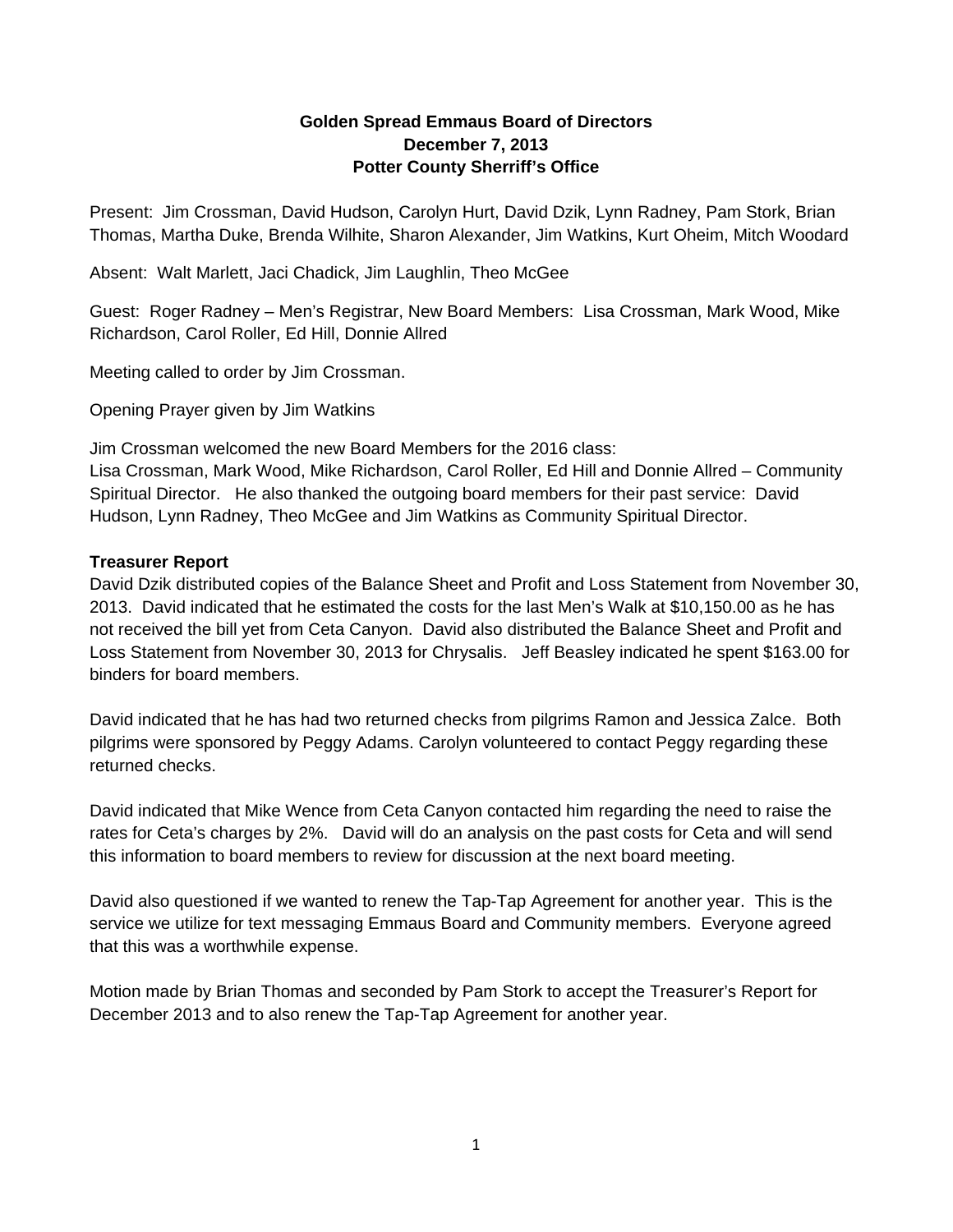#### **Minutes Approval**

Minutes from the October 3rd board meeting were previously distributed on email. No corrections were voiced via email. Motion to accept the minutes was made by Brenda Wilhite and seconded by Pam Stork.

## **Walk #236**

Brian Thomas indicated he had a great walk. There were 38 pilgrims on the walk. He discussed the health issues of Walt Marlett following the closing ceremonies of the Walk. He reported that Walt was doing much better. Also discussed was the issue of the photographer posting pictures of the walk on Facebook. Everyone agreed that this was not appropriate and this will be noted in the training for the photographers in the future. BST Coordinators should also remind the photographers not to post pictures.

### **Walk #237**

Brenda reported they have had their second team meeting. There is a sweet spirit on this team. Laura and John are doing an incredible job.

#### **Walk #238**

Mitch indicated they have had one team meeting so far and everything is going well.

### **Chrysalis Update**

Jeff indicated Chrysalis flights have been scheduled with DeFalco through 2017. The next girls flight Lay Director will be Dawn Dial and Deborah Heiner will be Spiritual Director. Mike Richardson will be the Lay Director for the next boy's flight. Spiritual Director has been contacted but no confirmation yet. Jeff indicated the last Chrysalis Board meeting was cancelled due to weather. The next meeting will be sometime in January. He also indicated the Chrysalis Bylaws have been finalized and are ready for signatures.

#### **Committee Assignments**

Jim Crossman solicited candidates for the Assistant Community Lay Director for this year – who will then be Community Lay Director next year. Nominations from the floor included Lisa Crossman and Brian Thomas. They were excused from the room for voting. Brian Thomas won the vote for ACLD.

Jim Crossman indicated a need for a change in the Bylaws. Team Selection Committee has been cochaired by the Registrars this past year due to the resignation of Denise Farris half way through the year. Due to the new data base system and Roger and Carolyn pulling the Team Selection lists, this has worked out very well. Everyone agreed that this has worked out well and should continue as long as there is a Board member on the Team Selection Committee. Carolyn will prepare a draft of the Bylaw revision to be presented at the next Board meeting.

# **Other Discussion**

Leadership Development training has been scheduled for February 1 from 8am – 5pm at Hillside South Campus. All board members are strongly encouraged to be in attendance. Lunch specifics will be determined at a later date.